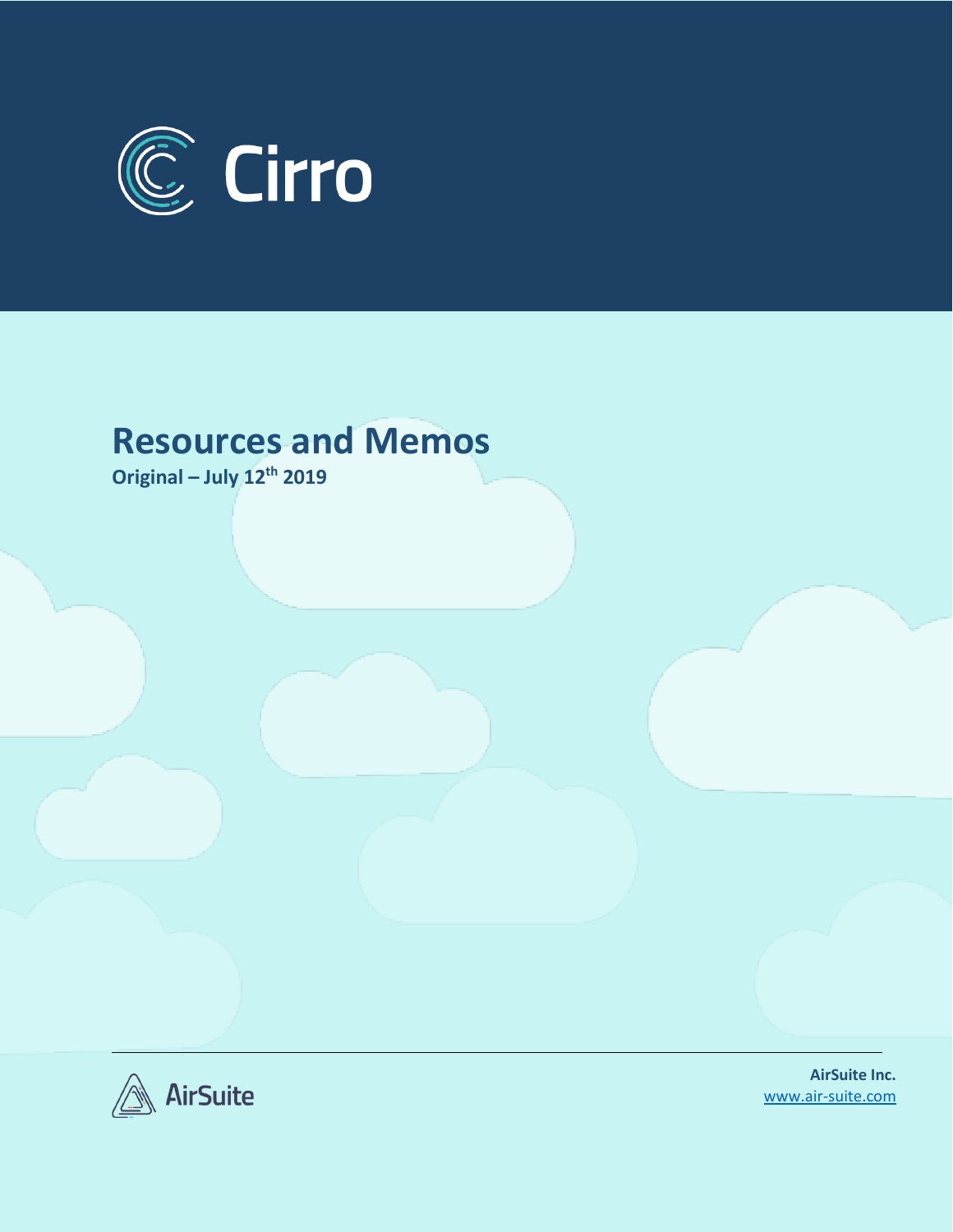

## **Table of Contents**

*Use these cross-referenced hyperlinks to help guide you through the tutorial*.

**[Introduction](#page-2-0)**

**[How to create new Folders](#page-2-1) & Sub-Folders [How to create new Resources & Memos](#page-3-0) [URL Resources](#page-4-0) Resource [& Memo Reports](#page-7-0)**

**[User View for Required Resources & Memos](#page-9-0)**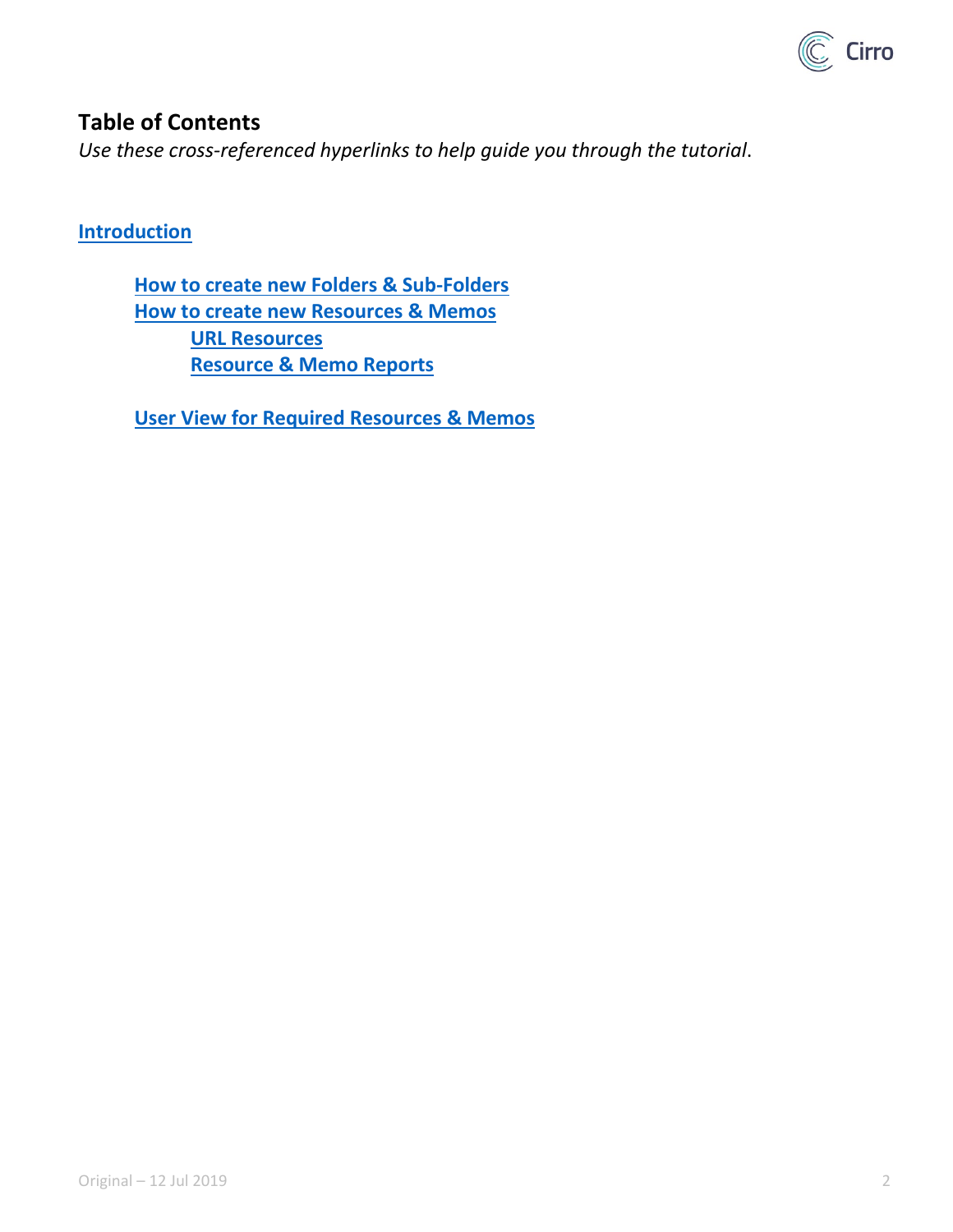

## <span id="page-2-0"></span>**Resources and Memos**

*Please note that admin users should read the "***Tags"** *tutorial prior to assigning new resources and memos.* 

*Cirro's updated Company Library module stores all company resources, memos, and training certifications on a per user basis. These can be assigned to user types (ie. Pilot, Engineer/Mechanic, Admin, Ground) as well as to specific users or groups of users.* 

*Once again, to assign a resource, memo, and/or training certification to a specific user or group of users, you must first create tags. Jump over to the Tags tutorial for a walkthrough of that process.*

For example purposes, let's say that we have a new manual which is specific to a small group of users at Company XYZ. From the main page of Cirro, select *Admin Tools->Company Library->Resources.* 

<span id="page-2-1"></span>If the manual does not fit into any of the existing folders, you can create a new folder by clicking the **+** symbol at the top right (see screenshot below) to select *New Folder.* Name the folder and click save. Keep in mind that you are able to create folders within a folder by simply opening an existing folder and performing the same action.

| <b>Resources</b>                        |                                |
|-----------------------------------------|--------------------------------|
| Go to resource                          |                                |
|                                         |                                |
|                                         |                                |
| Resources                               |                                |
| Folders                                 |                                |
| CGG Test<br>4 items                     | $\frac{1}{2}$<br>1 Unread<br>т |
| <b>Fillable PDF Documents</b><br>1 item | Ġ<br>$\circ$<br>$\alpha$       |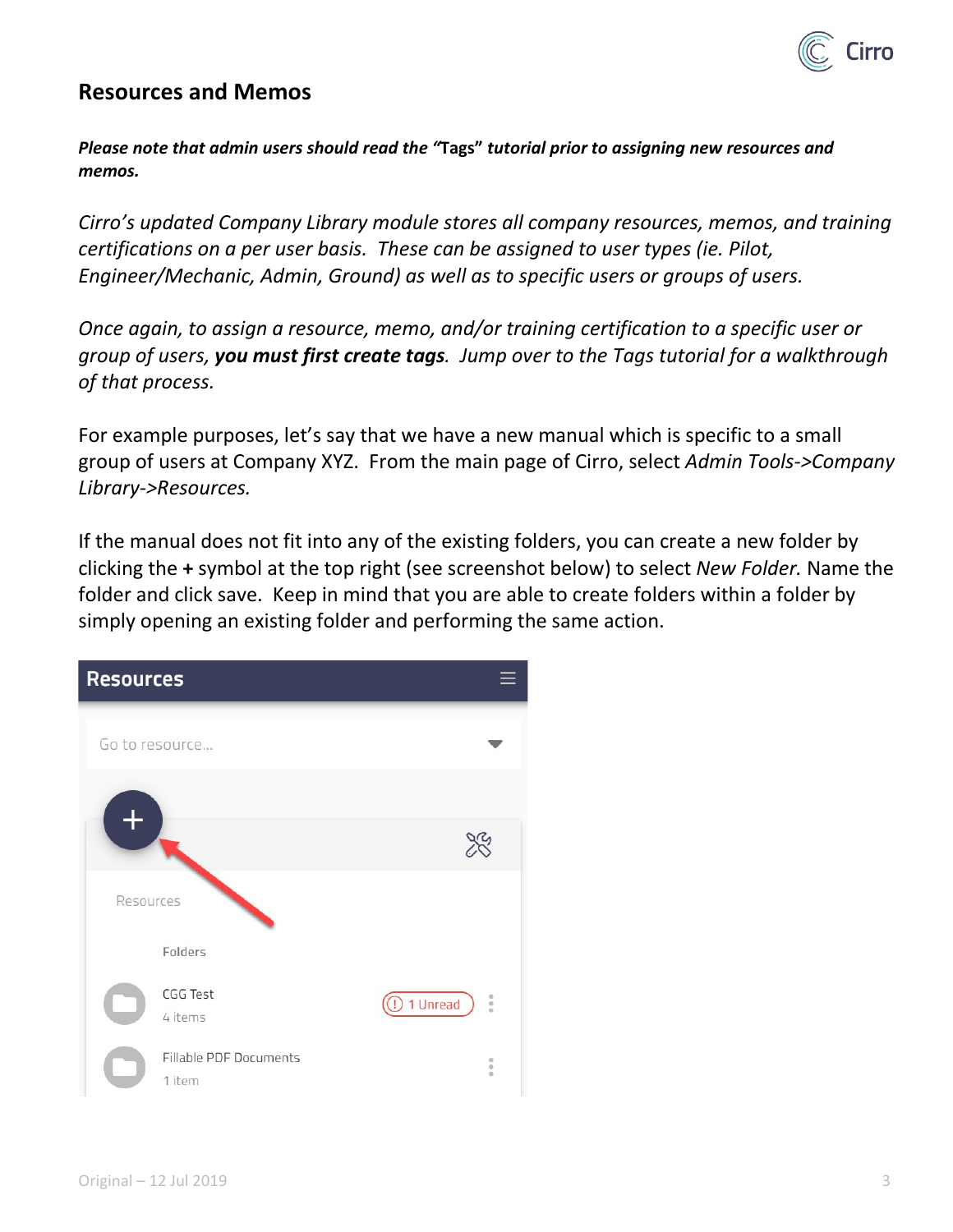

| <b>Add New</b> |              |             |
|----------------|--------------|-------------|
| l Fi           | New folder   |             |
| $+$            | New resource |             |
|                |              | <b>DONE</b> |

<span id="page-3-0"></span>Open the folder to which the manual/resource should be added. Then, click/tap the **+** symbol at top left once again and select *New Resource/Memo*.

Next…



not applicable)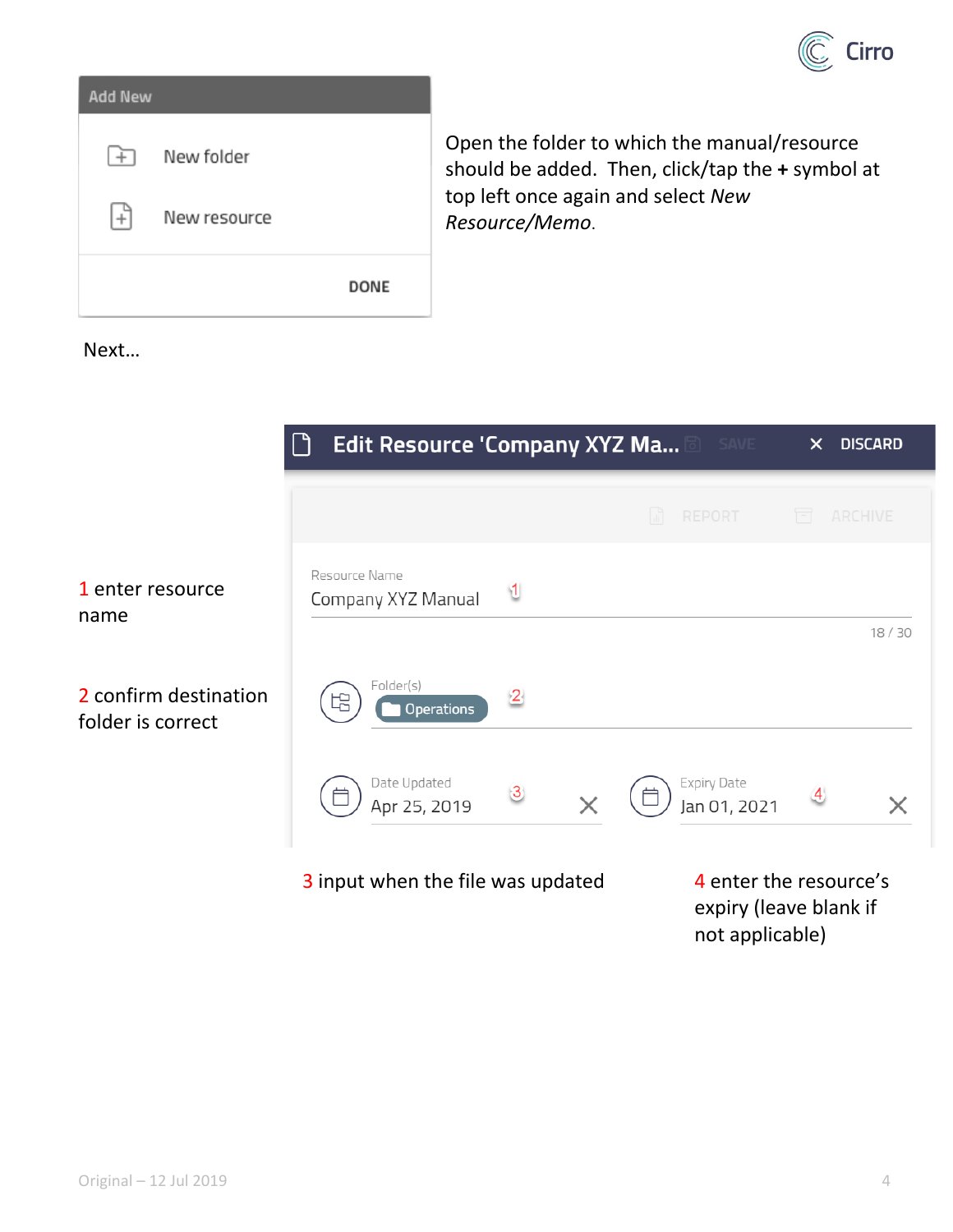

| <b>FILE</b>                             | URL                                                          |  |
|-----------------------------------------|--------------------------------------------------------------|--|
|                                         | Require acknowledgement this file has been read. $\mathbf 1$ |  |
| Require this file to be downloaded? $2$ |                                                              |  |
| $^{+}$                                  | ADD FILE 3                                                   |  |
|                                         | This field is required.<br>250 MB                            |  |

- 1 Selecting this option will prompt users to sign that they have read and understood the resource after opening then closing said resource. This is an admin-reportable function to see which users have read and acknowledged a resource within Cirro (also available with Memos)
- 2 Leaving this option selected will allow the resource to be viewed by the assigned users in an offline state
- 3 Opens up the file explorer for your PC/Mac/Mobile Device to select the appropriate resource for upload. You may upload virtually any file type, as long as it is under 250 MB. Keep in mind that if the file is required to be downloaded, this will take up space on all applicable user's devices.

<span id="page-4-0"></span>The URL option functions in the same way. IT should be noted that URLs can not be downloaded for offline use and will only be available for users in an online state. You are able to require acknowledgment on URLs.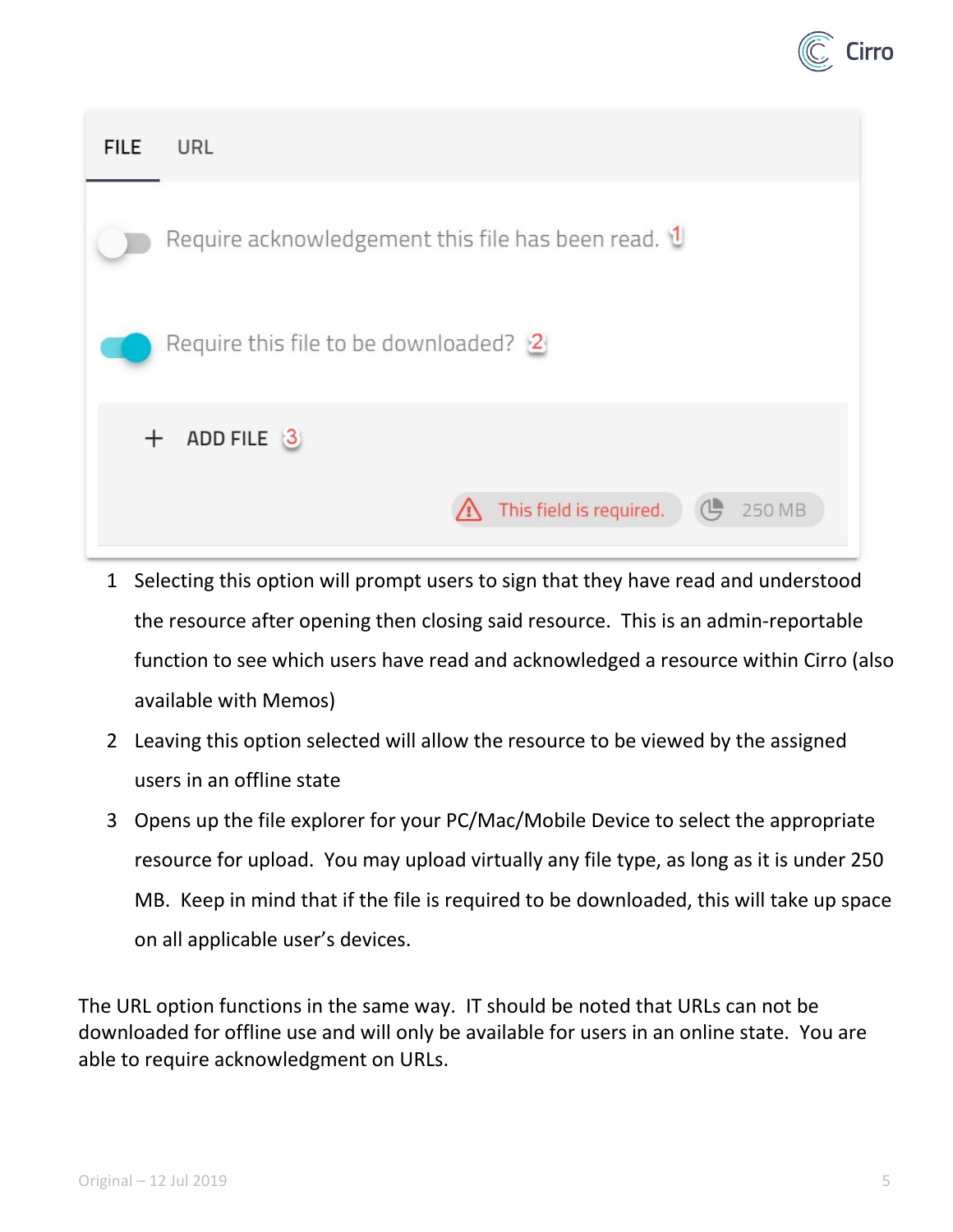

As mentioned earlier, please review the *Tags* tutorial prior to this point. If you have not made any custom tags you will see User Types as an existing tag category to select just like the old system. When you have selected the tag or tags you wish to apply on this resource, click on either *ONE SET* or *SET EACH.* 

Selecting *ONE SET* comes into play when a resource/cert/memo requires multiple tags at once.

Selecting *SET EACH* should be used simply to save time if multiple tags are being applied independent of eachother. For example, any pilot user *or* admin user *or* Engineer/Mechanic, etc.

In this case, you will send the manual out to all employees, so choose all user types at the "Select Tags" step then select *SET EACH.*

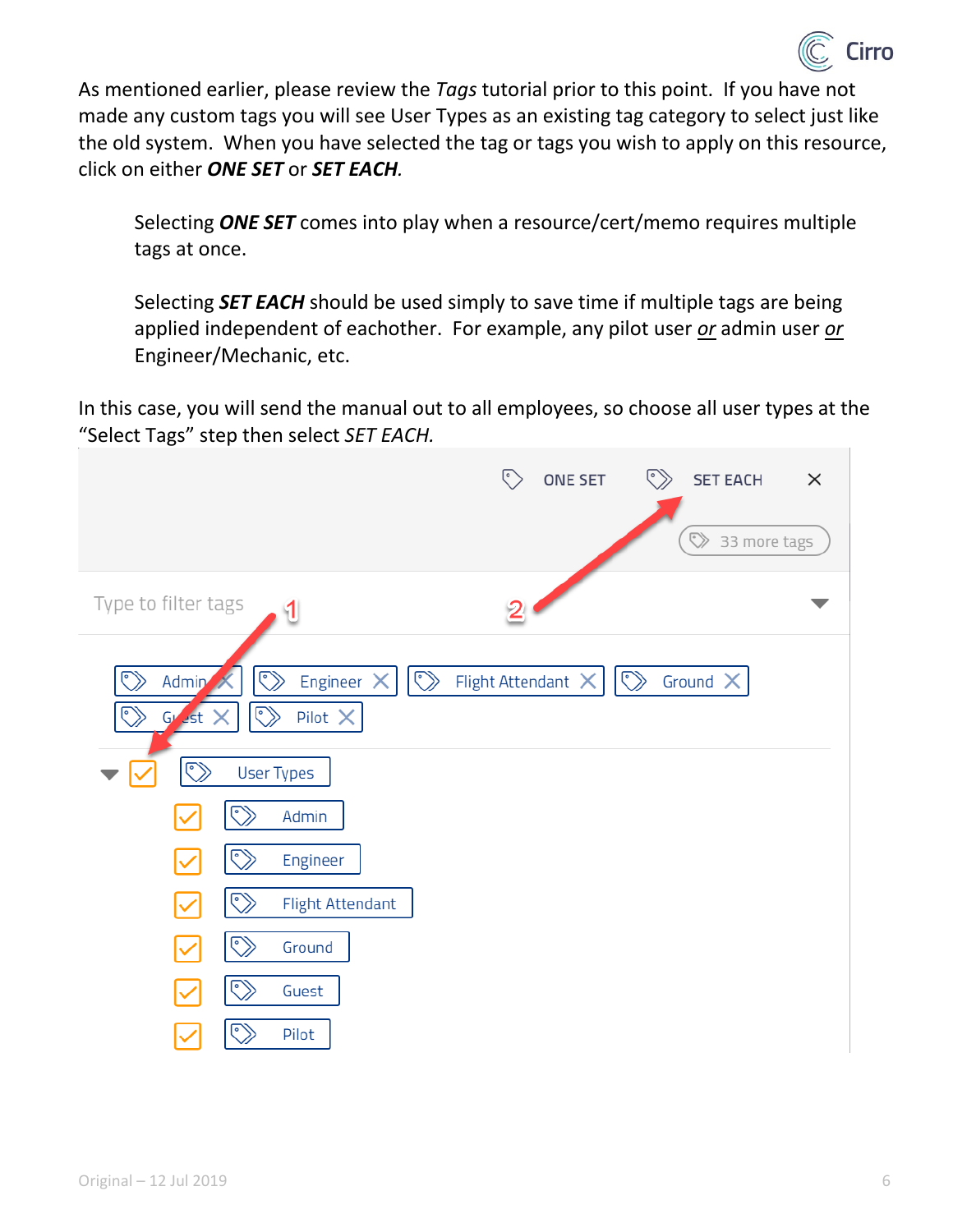

To see a list of users who will now receive Company Manual XYZ, select the save button, then look under Assigned Users.

| $\Box$ | <b>Edit Resource 'Company XYZ Manual'</b><br>圖<br><b>SAVE</b><br>$\mathsf{x}^-$<br><b>DISCARD</b> |                                                                 |                                                                                                      |  |  |                |  |
|--------|---------------------------------------------------------------------------------------------------|-----------------------------------------------------------------|------------------------------------------------------------------------------------------------------|--|--|----------------|--|
|        | $^{+}$                                                                                            | <b>NEW TAG SET</b>                                              |                                                                                                      |  |  | > 34 more tags |  |
|        | $\bigcirc$                                                                                        | $\odot$<br>Admin                                                |                                                                                                      |  |  |                |  |
|        | $\bigcirc$                                                                                        | $\left( \begin{matrix} 0 \\ 1 \end{matrix} \right)$<br>Engineer |                                                                                                      |  |  |                |  |
|        | $\bigcirc$                                                                                        | $\odot$<br><b>Flight Attendant</b>                              |                                                                                                      |  |  |                |  |
|        | $\bigcirc$                                                                                        | $\left( \begin{matrix} 0 \\ 1 \end{matrix} \right)$<br>Ground   |                                                                                                      |  |  |                |  |
|        |                                                                                                   | Assigned users (save to update)                                 | $\begin{array}{c c} \hline \text{ } & \text{ } & \text{ } & \text{ } \text{ } \\ \hline \end{array}$ |  |  |                |  |

After clicking Save and confirming the proper users have been assigned, scroll to the top of the page.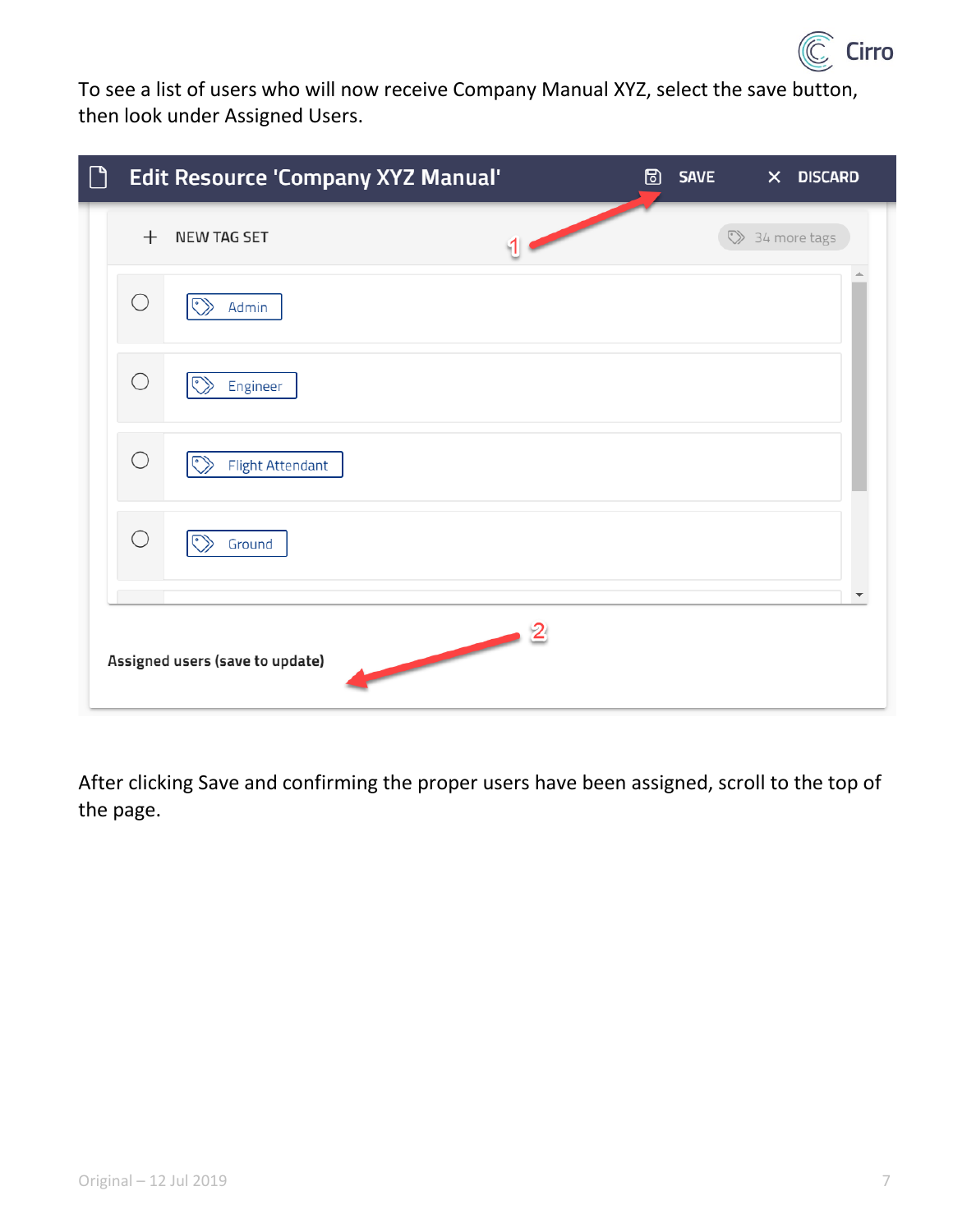

Two new options should now be available; *Report* and *Archive.* The *Report* option only shows up on resources/memos which require acknowledgment.

| $\bigcap$<br><b>Edit Resource 'Company XYZ Manual'</b> | <b>BACK</b>                                              |
|--------------------------------------------------------|----------------------------------------------------------|
|                                                        | $\frac{1}{2}$ REPORT $\frac{2}{2}$ $\frac{1}{2}$ ARCHIVE |
| Resource Name<br>Company XYZ Manual                    |                                                          |
|                                                        | 18/30                                                    |
| Folder(s)<br><b>Operations</b>                         |                                                          |

<span id="page-7-0"></span>A resource may also be reported on from the folder in which it exists. Select the three dots on the right side of the resource (1), then select Report (2).

| <b>Resources</b> |                               |     |                    |
|------------------|-------------------------------|-----|--------------------|
|                  |                               |     |                    |
|                  |                               |     |                    |
|                  | Resources / Operations        |     |                    |
|                  | Resources                     |     |                    |
|                  | Company XYZ Manual            |     | $\circ$<br>$\circ$ |
|                  | Thursday, April 25th 2019     |     |                    |
|                  | Dangerous Goods Response Plan |     | Edit               |
|                  | Tuesday, January 12th 2016    |     |                    |
|                  | New Manual for New Equipment  | ılı | Report             |
|                  | Saturday, July 13th 2019      |     | Archive            |
|                  | Northern Airport Contact List |     |                    |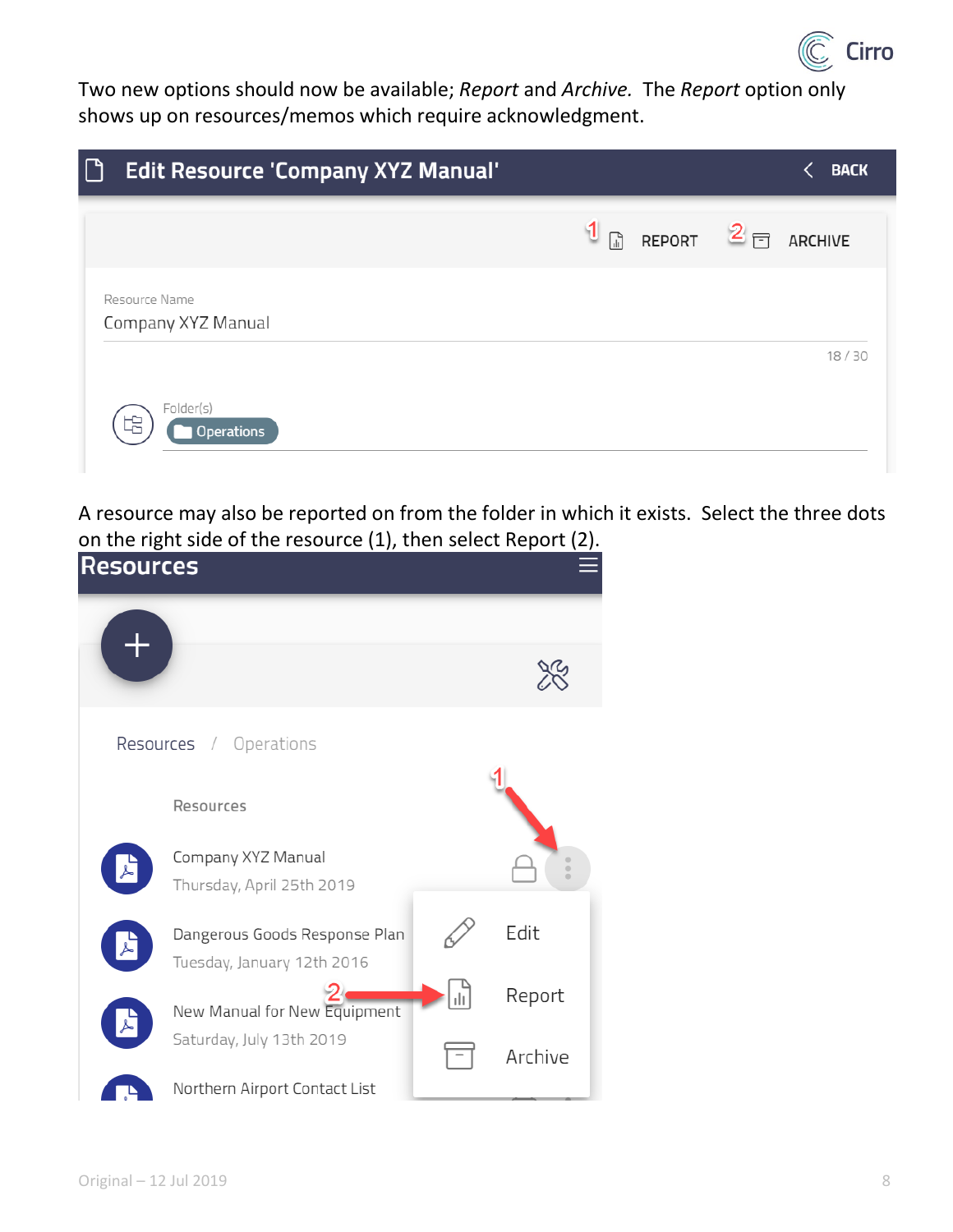

A resource/memo Report will give you a summary of who has read and acknowledged the resource/memo, as well as allow you to send email reminders to those who have yet to acknowledge. Clicking the paper airplane beside an individual user will send them a reminder.



| <b>Report Tools</b> |                                     |      |                                                                             |  |
|---------------------|-------------------------------------|------|-----------------------------------------------------------------------------|--|
|                     | Send a reminder to all unread users |      | Send email reminders to all users who<br>have not acknowledged the doc/memo |  |
|                     | Reset all acknowledgement statuses  |      | Remove any existing records and<br>require re-acknowledgment                |  |
|                     | Export CSV                          |      | Export all current records of<br>acknowledgment for this doc/memo to        |  |
|                     |                                     | DONE | a CSV for further reference in excel                                        |  |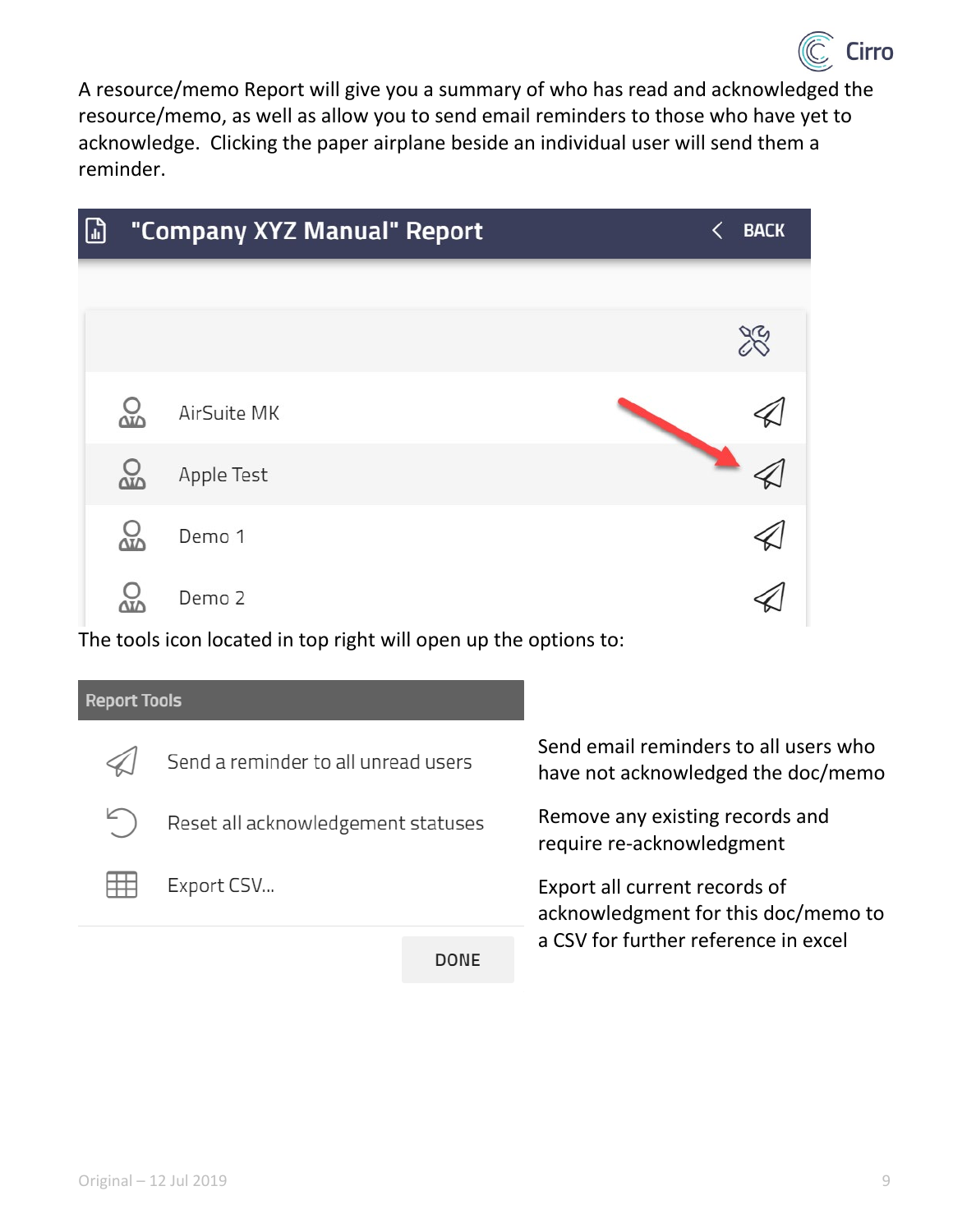

<span id="page-9-0"></span>When a user has resource(s) or memo(s) which require acknowledgment, they will be shown a number notification on the Company Library Module like so:

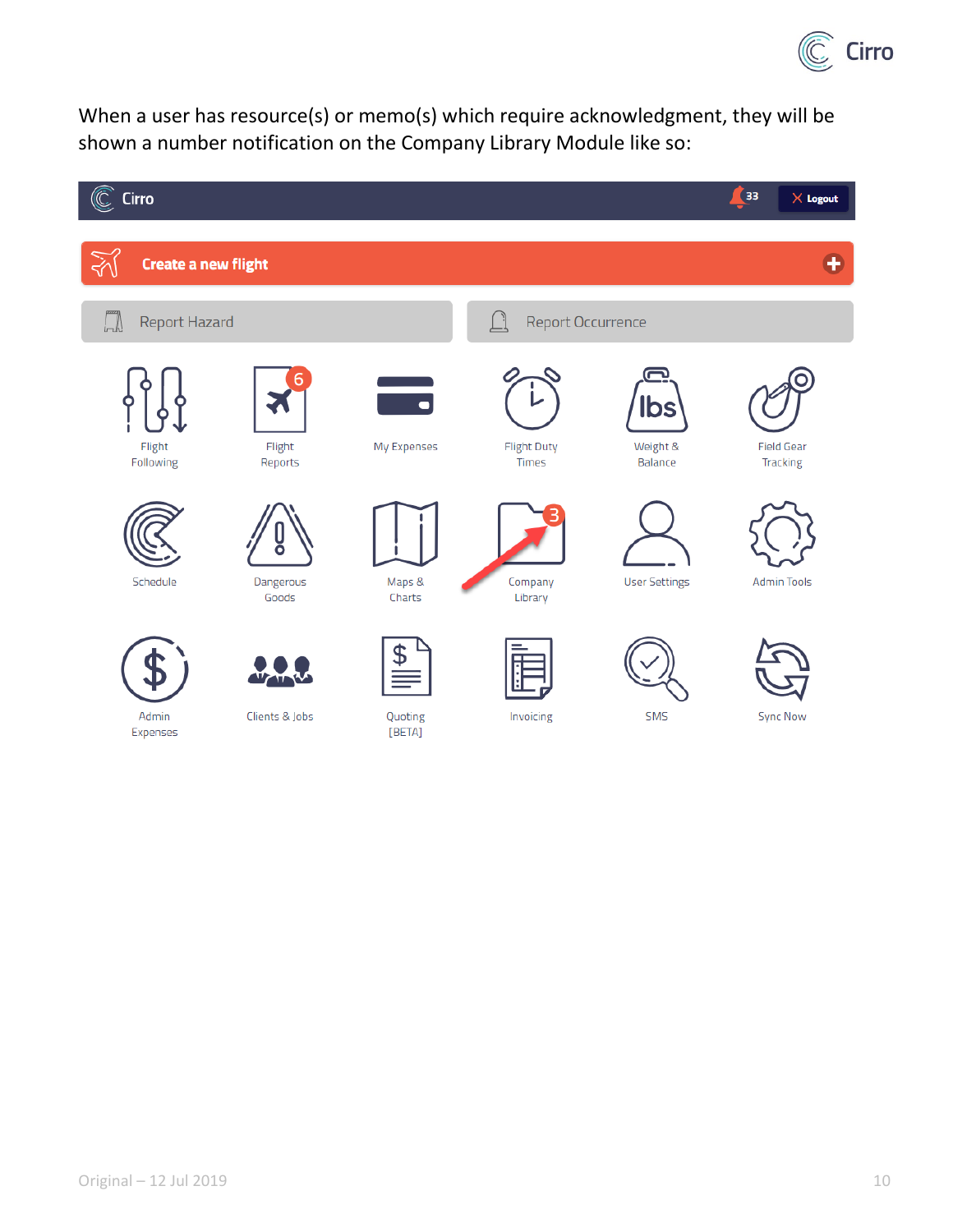

Clicking on the Module will then show where acknowledgement is required:



÷